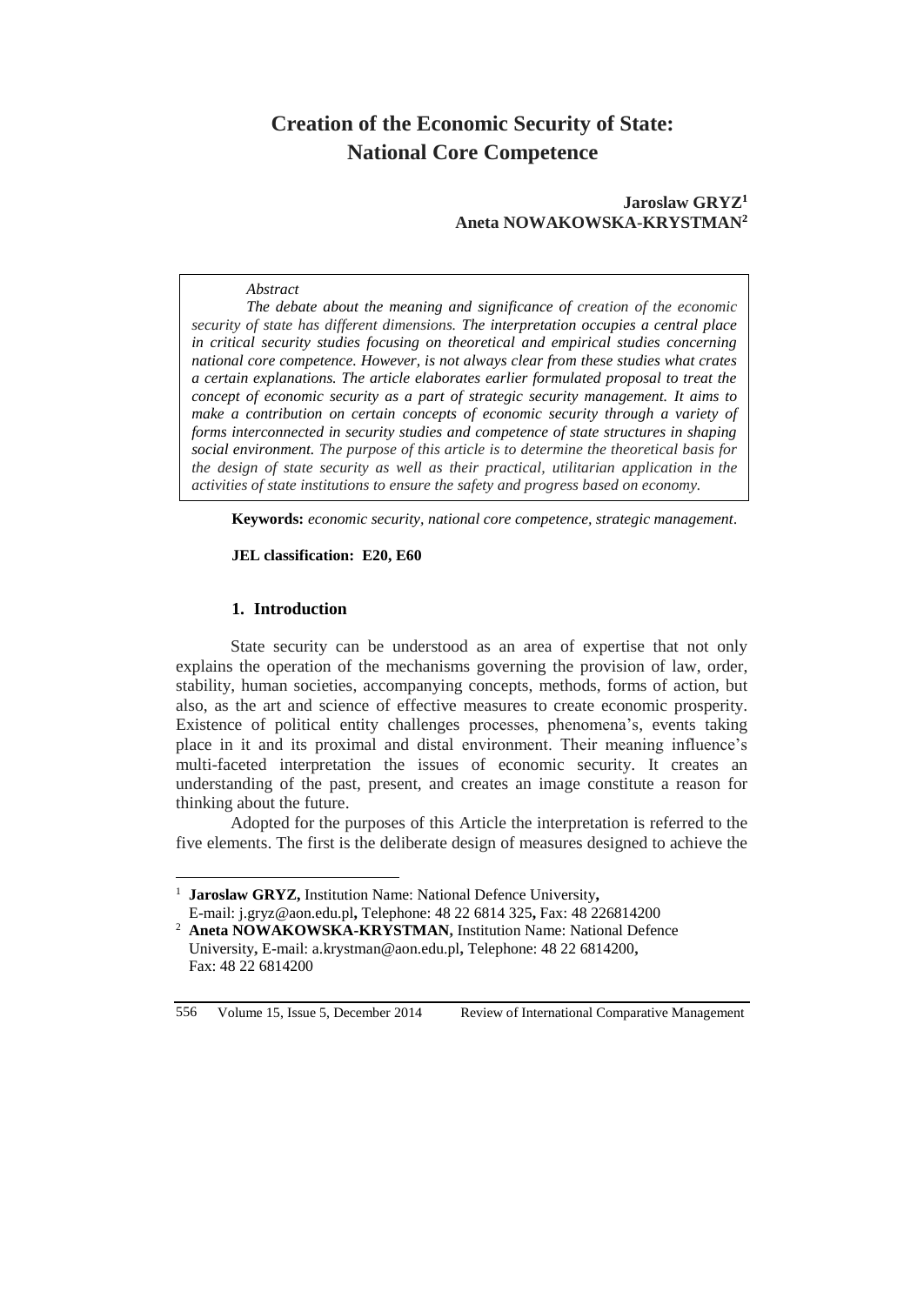desired future state of economic security. The second is the design of future desired phenomena and processes of social, political, economic, governance and forming the basis for further action in this connection on the basis of policy instrument, which is the security strategy. The third is to create a security through the organization of society based on power, broadcasting its deliberate nature activities serving the maintenance of order and stability, social order based on economic activeness. The fourth is to create specific conditions of social reality by the policies of institutions of power, which refers to the present, but inevitably leads to the future, to abstracted vision of security. The fifth, combining all four of the elements in the management of state security, especially in economy context.

Descripted above elements come together to form an interpretation process for converting and creating ability of the state to ensure its security, a necessary condition for the existence and development in context of economic security. Praxeology interpretation, as a method of constructing and using the theories of management, security and economy understanding, is helpful to understand what security of state relates to. Those theories, as a source of knowledge, are used to design future desired state of things in strategic security and economy management sphere.

## **2. Design strategy for economic security**

Designing security of the state is an interdisciplinary problem, even if it refers to the aspect of economic security of the country. Develop strategies thus achieving the status of the economic security of the country should be based on the knowledge of management, economics, international relations and other important sources of knowledge. Used in these context approach stems from the one proposed in the literature in the field of strategic management known as school resources, skills and competences. This interpretation allows for an understanding of its potential at the disposal of the country in terms of key competences, which determine the possibilities of development of the country. It is assumed, therefore, that strategy is built from the inside out.

The economic security strategy and strategic management in the new approach relays on the concept of selection of priority actions (according to national interest) that create value for stakeholders. In context of strategic security management it is crucial how stakeholders are placed within social and economic systems. These entities directly or indirectly receive benefits or incur costs associated with its operation, in this case the state. With the organization of the (state) thus entail interests, situations expected to meet their needs and aspirations. The interests of stakeholders can be contradictory. Therefore you need to consider their needs and to determine the force hierarchy. Thus, the question arises: who are the national stakeholders and how they are important from the point of view of state strategy in ensuring economic security?

A national stakeholder takes actions including the context of citizens increasing the quality (standard) of life and as well favourable legal solutions in the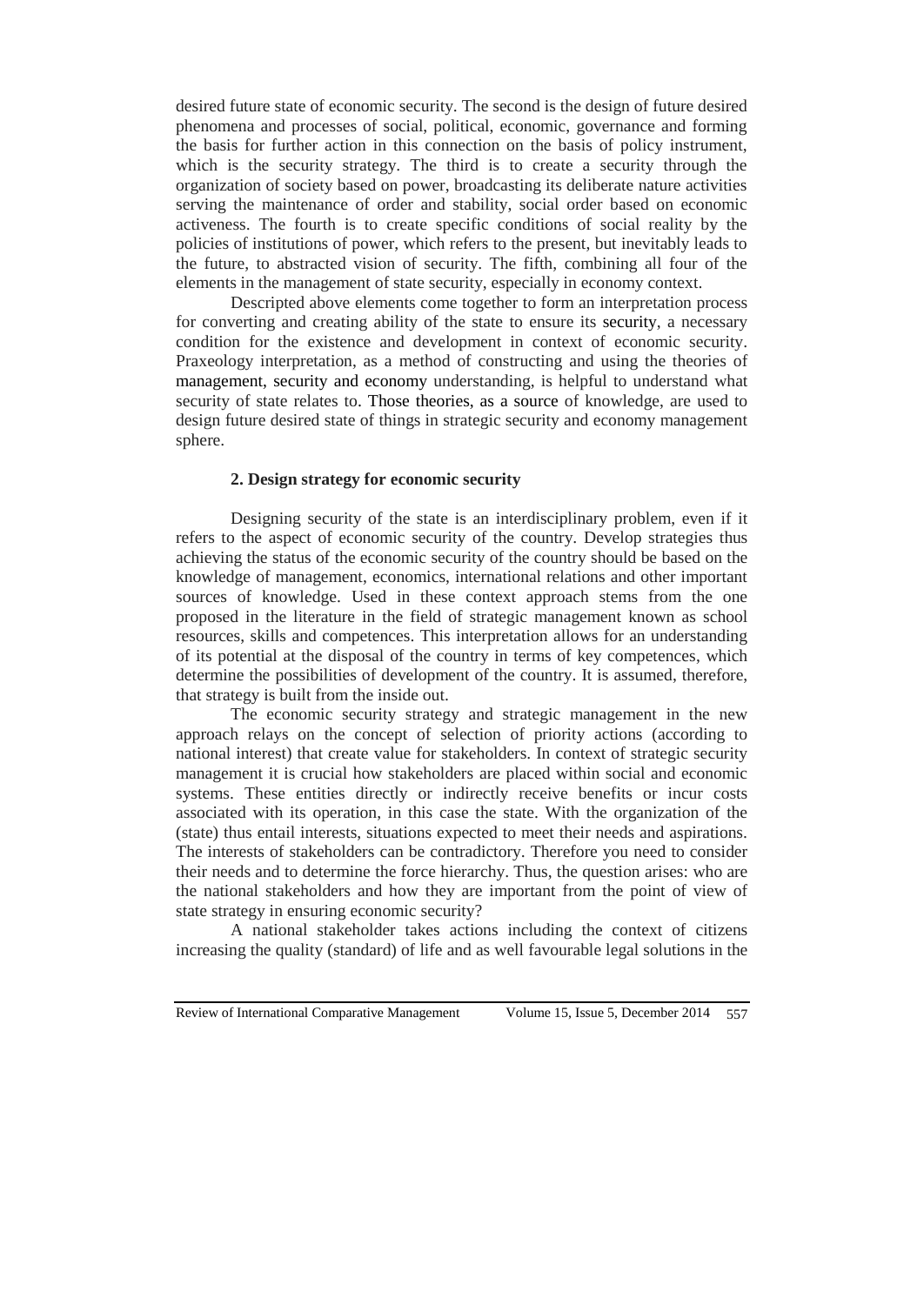case of companies and sustainable development of the country. Taking into consideration the character of the stakeholders their actions relays on interpretation of needs and shape of their interests. Those interests defined as vital national interest appears to be the retention of a competent state economic security that affects all socio-economic zones. Therefore, to properly plan the development of the country are necessary methods of strategic management of its elements, namely: strategic analysis, strategic choices and actions. The new procedure of strategic management divides the process into four dynamically interrelated steps (Figure 1).



**Figure 1 The hierarchical arrangement of security policy goals Source**: A. Nowakowska-Krystman, *Determinaty sukcesu sytemu obronnego państwa w świetle teorii zasobowej,* AON, Warszawa 2014, p. 85.

Generally the strategy can thus be reduced to the choice of courses of action in the long term, aimed at building national security in the economic sphere based on its core competencies in line with the school resources, skills and competencies; which requires the conscious use of resources in pursuit of national objectives, which are consequently to deliver value to the stakeholders of the state [1]. What needs to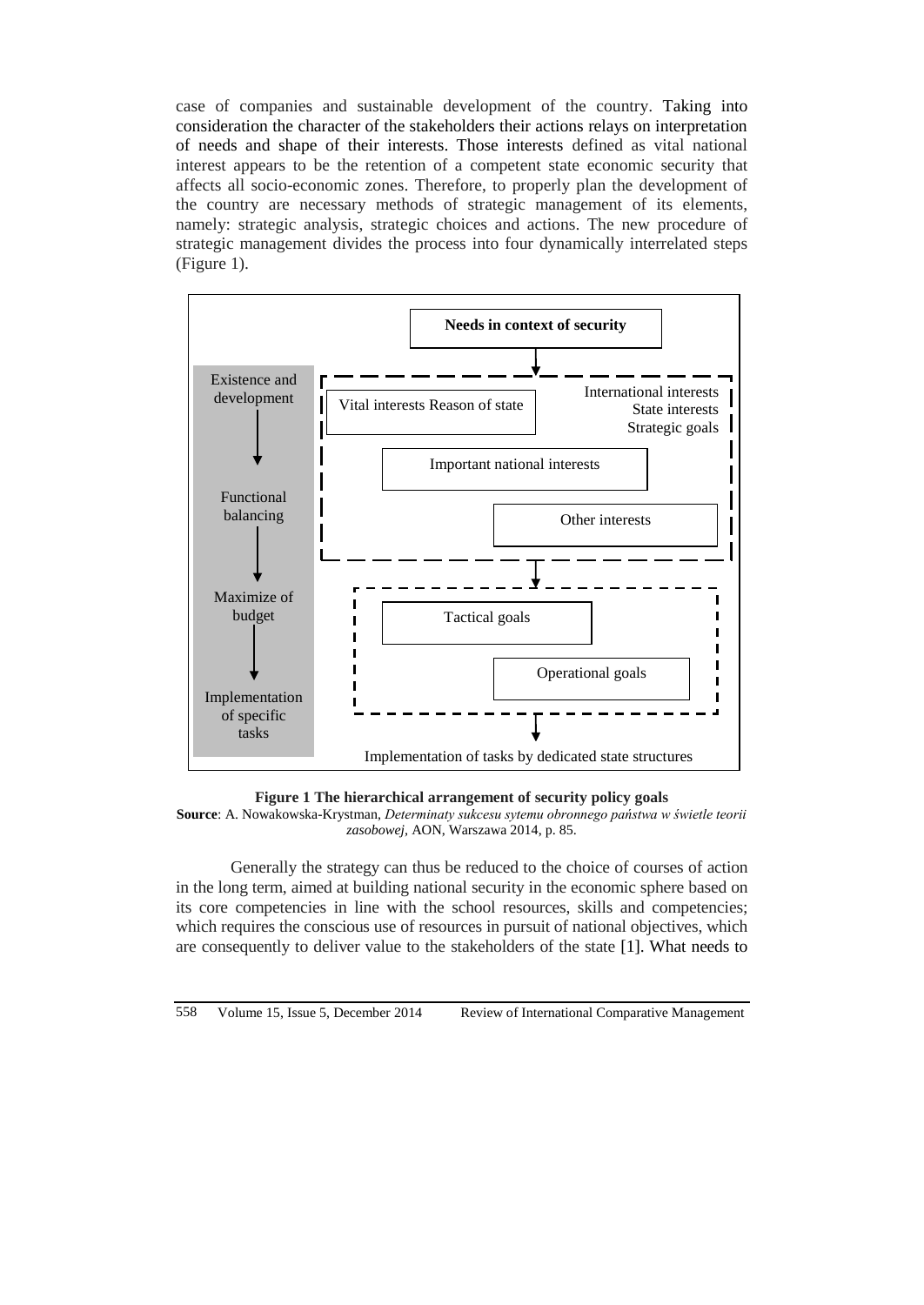be indicated here are dependent variables and operands which determine the form of security of a social subject – a state. They include: 1. community activities which basically focus on ensuring its existence – sustainability and survival – as well as social, economic, military, cultural development, and other; 2. concepts of these activities. These activities are based on: 1) values; 2) needs; 3) interests; 4) objectives. It happens, through different levels of social communication coming down to the use shaping social norms which lead to legitimization of the existing state of affairs or its change [2] (Figure 2).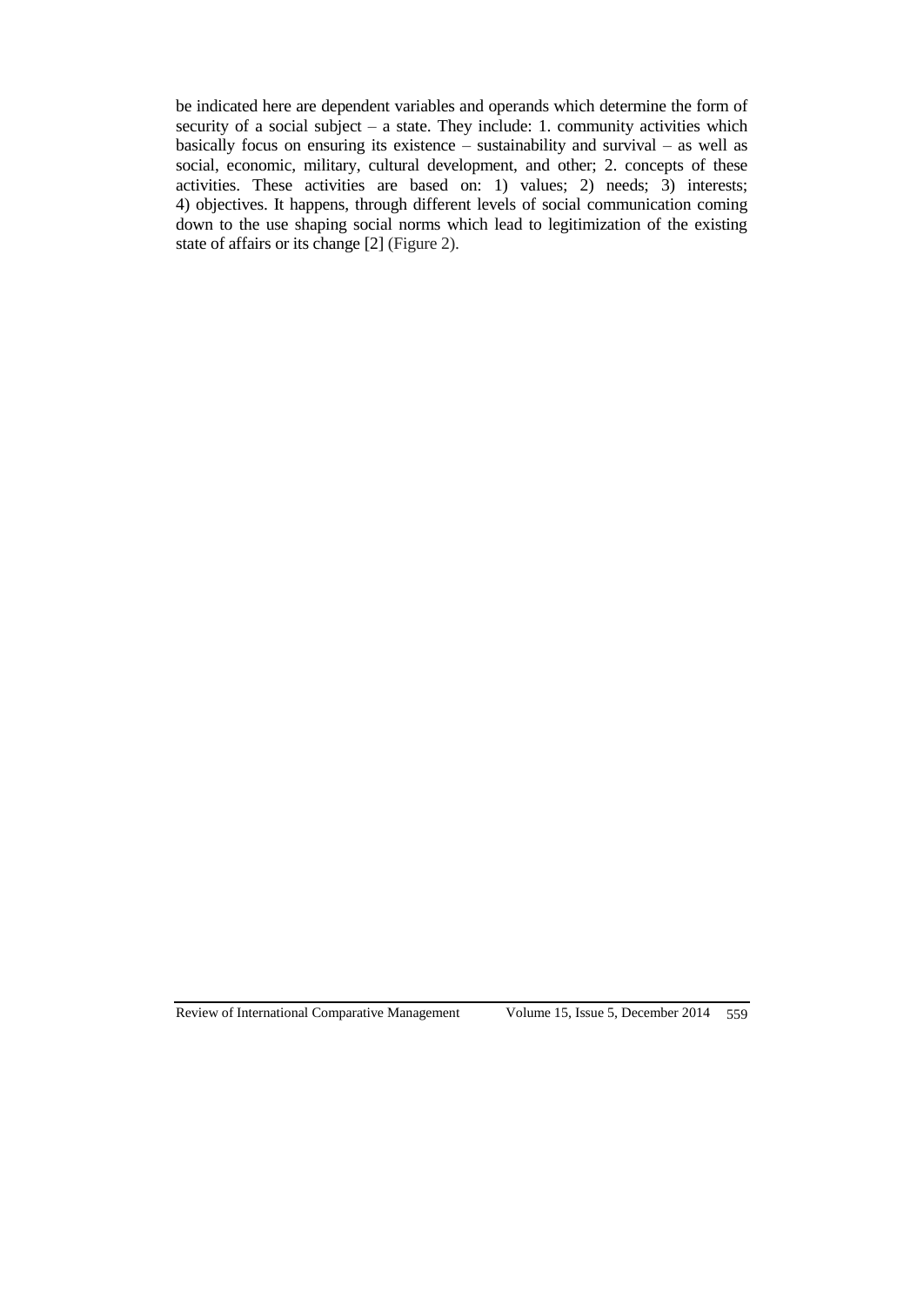This requires the use of strategy formulation in terms of Grant, which includes five stages: 1) An analysis of the state of the resource base; 2) An assessment of the competence of the state, which are the result of the pooling of resources; 3) An analysis of the potential resources, including the competence to generate benefits and values; 4) The choice of strategy; 5) Expanding and improving the resource base [3].

The specified level of national security requires an analysis of matching resources to goals. In this regard, it is helpful R. S. Kaplan, D. P. Norton, heritage who proposes specific tools assessing the readiness of resources to achieve the objective [4]. As a result the gap show a deficiency referred to the people of the excess of basic resources and resources complex entity. It aspects require a few words of explanation in terms of - how to understand the national key competencies?

#### **3. State core competences**

School of resources implies that in our case the state is a collection of resources, skills and learning (competencies) - is thus directed inward. In contrast to other schools of strategic management, resource school assumes that resources are the most important factors. They plays crucial role in the process of strategy development, more important than the situation in the environment. (Resources are understood as factors for an entity body in the creation and implementation of the strategy, which aims to meet the needs of beneficiaries to ensure safety). The entity has significant impact on its own resources. They can be shaped and controlled to a much greater extent than in relation to the environment. It is worth to pay attention to the essence of intangible resources, which is believed to be a particular source of value. The main message of competence theory is the idea of using a unique combination of resources entities in building competitive advantage. What these powers are therefore subject?

In the literature dealing with the sources of competitive advantage can often see a distinction between what the organizations has (which is better than allies or competitors) and what it does (what is better than them). In terms of resource can be distinguished (the entity) competencies that incorporate the resources and skills [5].

In accordance with security strategy the distinction between them and adequate compilation creates sources of success in strategic management. Material resources, physical assets can be seen and counted. Most of them are widely available and of itself does not generate advantage, nor does it provide meet the expectations of state structures. They are located lowest in the hierarchy creates an advantage; characterized by the lowest value, which depends on their skilful use each organization has for many basic resources, but they are nothing without the skills of their mobilization and operation. Thus, the state organization is not only a portfolio of assets (material resources) and intangible resources, but also skills. Just such an approach suggested R. Grant, in which resources are "ripples" in the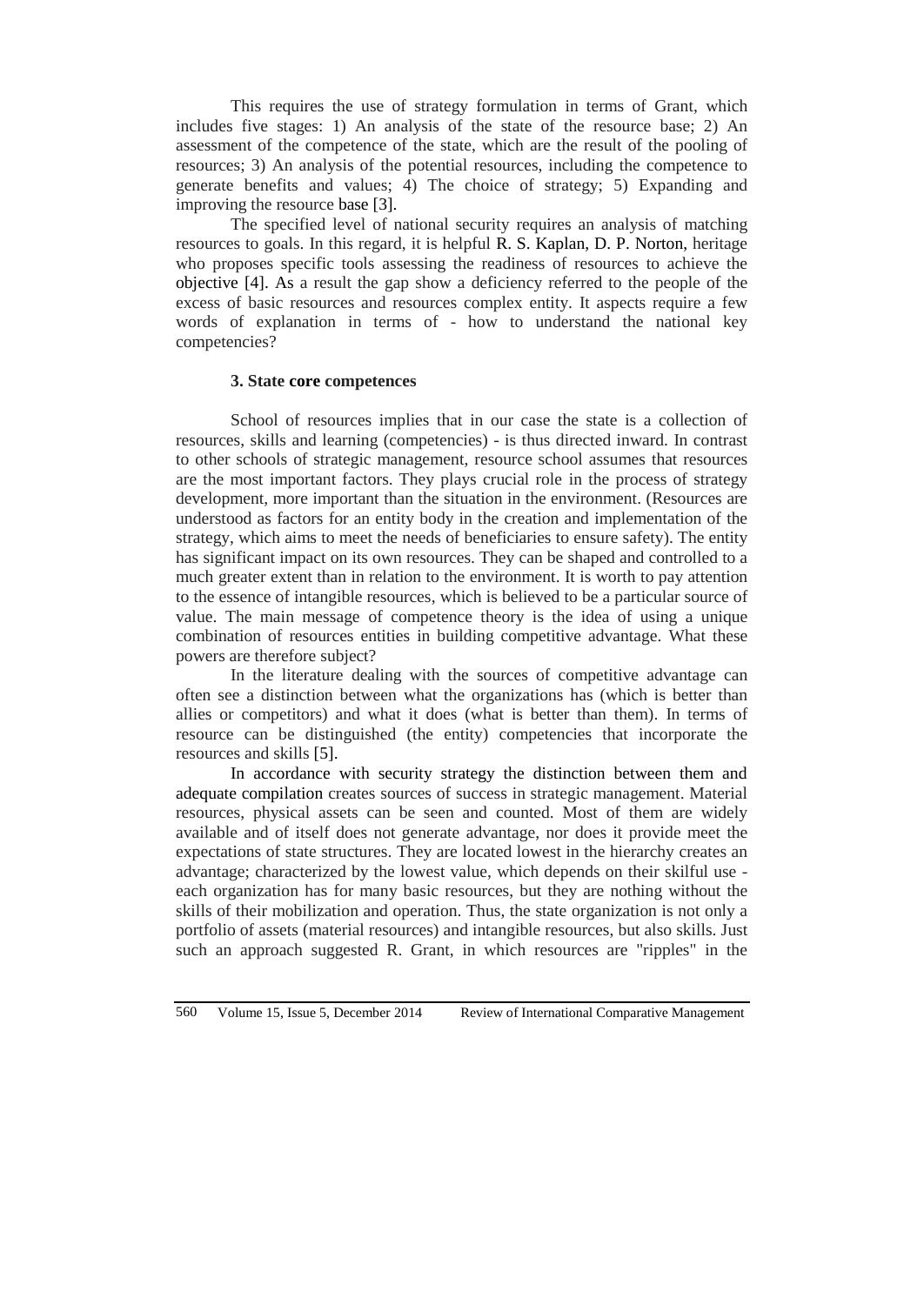process of creating products – outcome of state security strategy. These resources themselves are not productive, and what enable them to create value are abilities. Skills (abilities) therefore translate as individual and collective qualification to perform certain actions within state structures, the ability to deploy resources to achieve the desired effect.



**Figure 2.The new procedure of strategic management Source:** A. Nowakowska-Krystman, 2014, p. 9.

Within the state resources are in fact converted to the final product using, inter alia factors such as information management system and incentive system. Skills are derived from specific abilities that result from complex interactions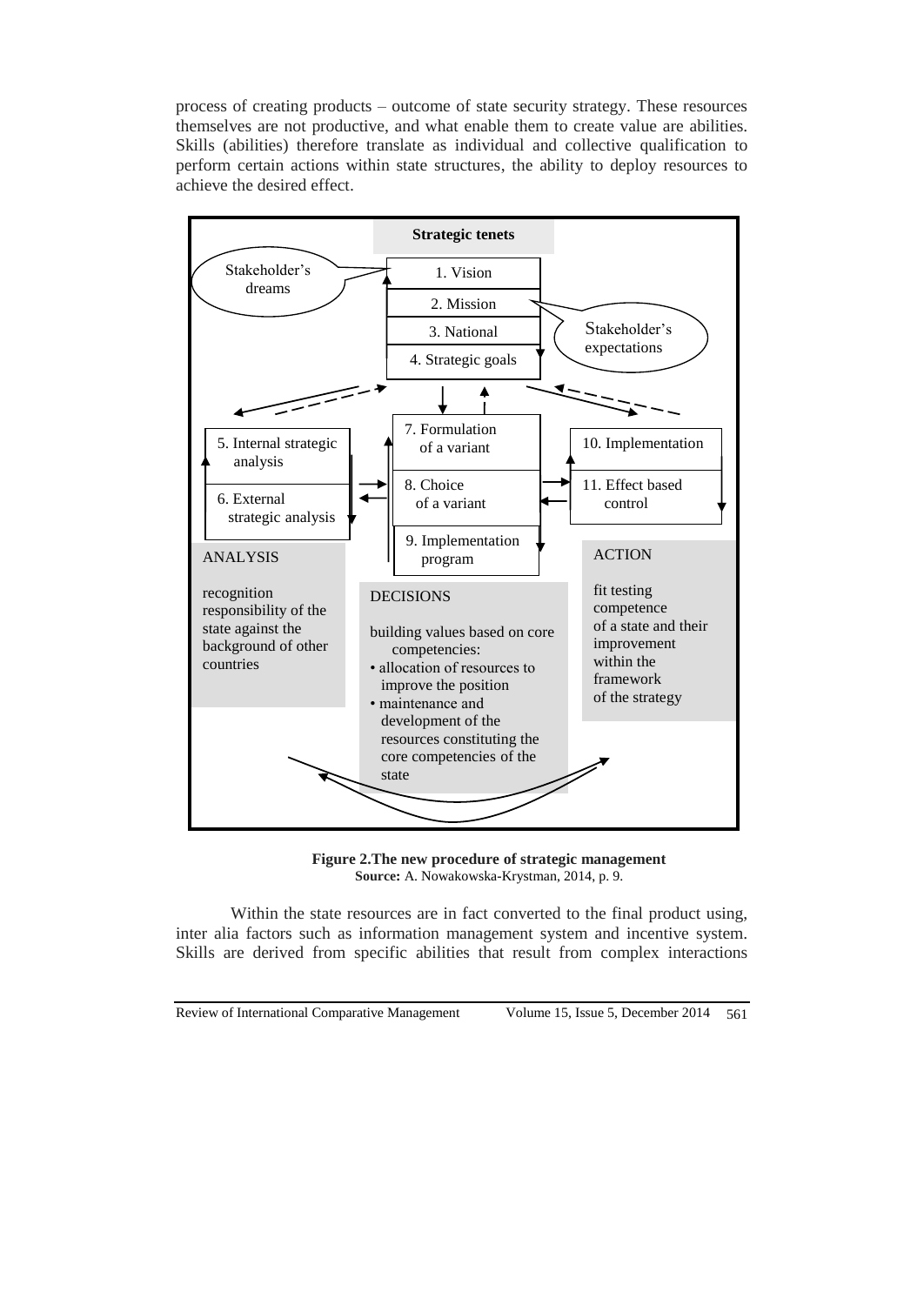between resources occurring during the process. In turn, the process is a complete sequence of actions, which occur in a specific order and time, and of appropriate duration that creates value for the state. The process refers to a routine body, the pattern of conduct. The entity should therefore identify their key processes, manage and properly develop those, which gives greatest outcome [6]. Intangible resources are - generally - the invisible entity resources that make up the visible effects, therefore, are: management skills which include the skills of individuals, groups and organization. They include: knowledge, skills, abilities, motivations, concepts, information, position of state and its reputation. Intangible resources are therefore deeply rooted in history, which means that it builds up over the years. They are therefore difficult to analyze and imitate. In addition, these resources usually do not buy, but creates the entity. Intangible resources are: without physical assets unique state.

Resource school also mentions a component of the entity that is responsible. These competencies represent a complex mix of resources and skills that are created by pooling resources and skills appropriate for the state, which must master in order to carry out certain tasks. They are identified with the key success factors. In contrast, resources are not observable, are not subject to valuation within so called strategic culture [7]. Competence can be valued or can raise the value of the resources [8]. In this context, it is worth noting that not all the resources, skills and competencies are just as important - some of them facilitates the acquisition of advantage, some of the blocks. Those that are characterized by specific features have grown into a key competencies or distinctive competencies. For key competences considered to be mostly a synergistic effect that occurs due to the available resources and capabilities [9]. Due to that resources refer to what the entity has, and skills (abilities) and competence to do what he does.

Create core competences takes place in three stages, with the nature of the learning loop. First - it routinization loop in which the subject learns to use the standard resources, creating a practice, with time becoming a specific skills in an emerging entity. The loop capability with efficient practices involving routine created the ability, which is a generalization and determine how these practices should be used in a given context. Abilities can thus be both improved and created from scratch. Only some of them are critical and strategic pass into the loop. In the process of learning the crucial importance of an environment that is emerging key factors. Learning occurring in the loop strategic renewal process allows organizational skills that are the foundation of long-term success in ensuring economic security of the state [10]. Advantage can be simple, i.e. based on one or more attributes, or complex and built on a larger set of variables. The size of the resulting advantage of having these competencies can be assessed as a small or large [11] (Figure 3).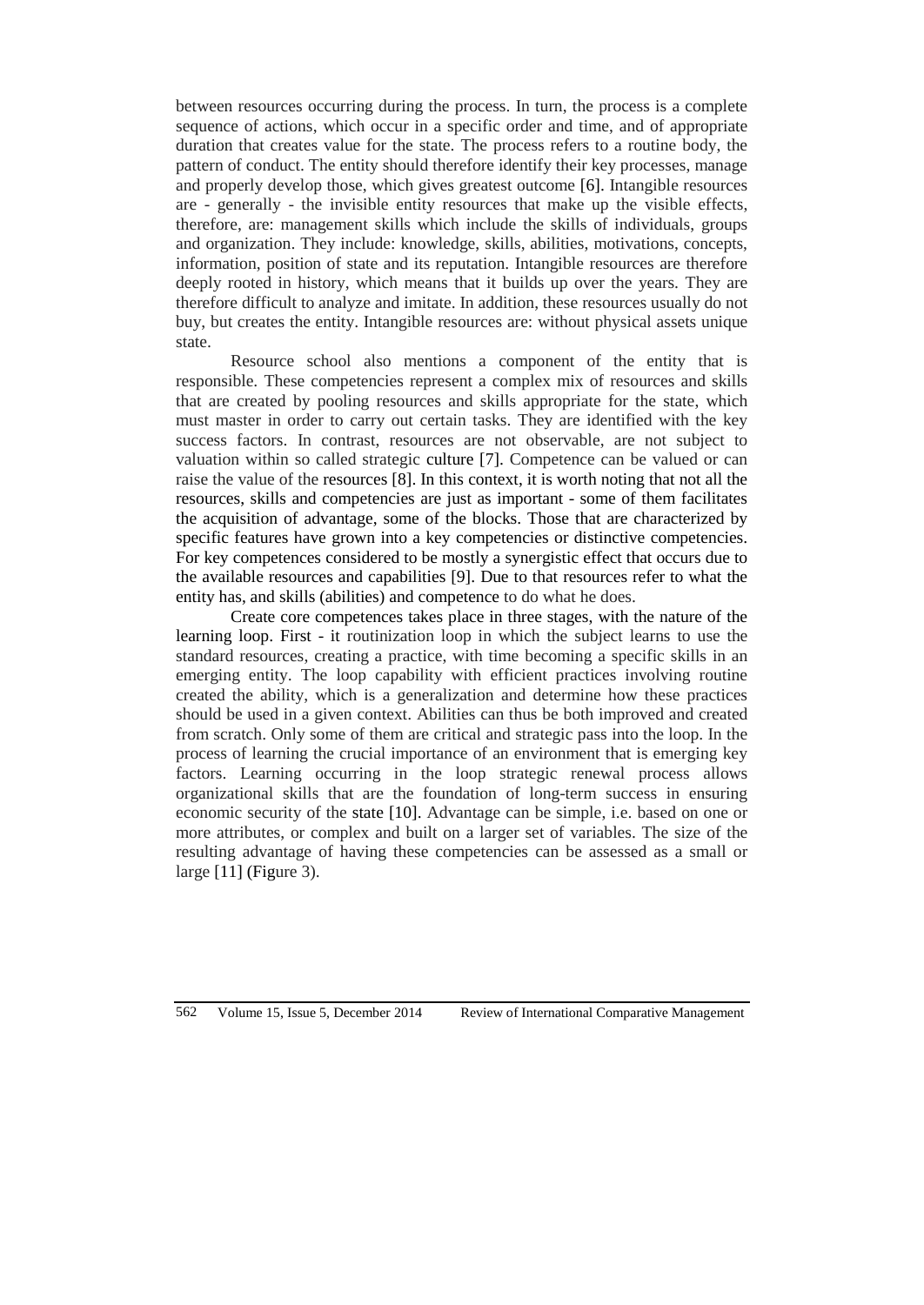

**Figure 3. The potential of the state in terms of resources ladders Source**: A. Nowakowska-Krystman, 2014, p. 51

Developing security in the economic aspect must therefore rely on the discernment of resources in the context of material resources and assets. With particular regard to resource assets which, in accordance with the project MERITUM (MEesuRing Intangibles To Understand and improve innovation Management) is divided into: human capital, organizational / structural, relational capital. In them are believed to be the value in the creation, ensuring proper state of national security. What is in fact caused by the economic crisis of recent years, as the crisis is not of human and organizational capital [12].

#### **Summation**

An economic security is an organized action or an integrated set of actions. It can be conducted within the government or outside it. Knowledge of the methods is not enough. The concept of resources based on the achievements of economic science - in particular, drawing on economic thought, and especially of the issues called heterodoxy - and the organization and management theory, explains how an entity operating in a specific environment acquires and maintains its position and value. Even then, it is still a model which does not consider the matters beyond scope of analysis. Thus that particular basic assumptions contained within the following statements should be taken into consideration as a base for future evaluations.

In order to understand the sources of success to ensure economic security must understand the configuration of unique resources and skills within state structures according to different social, political and economic stakeholder interests. The purpose of this type of activities may be easily questioned by indicating the number of determinants which should be taken into consideration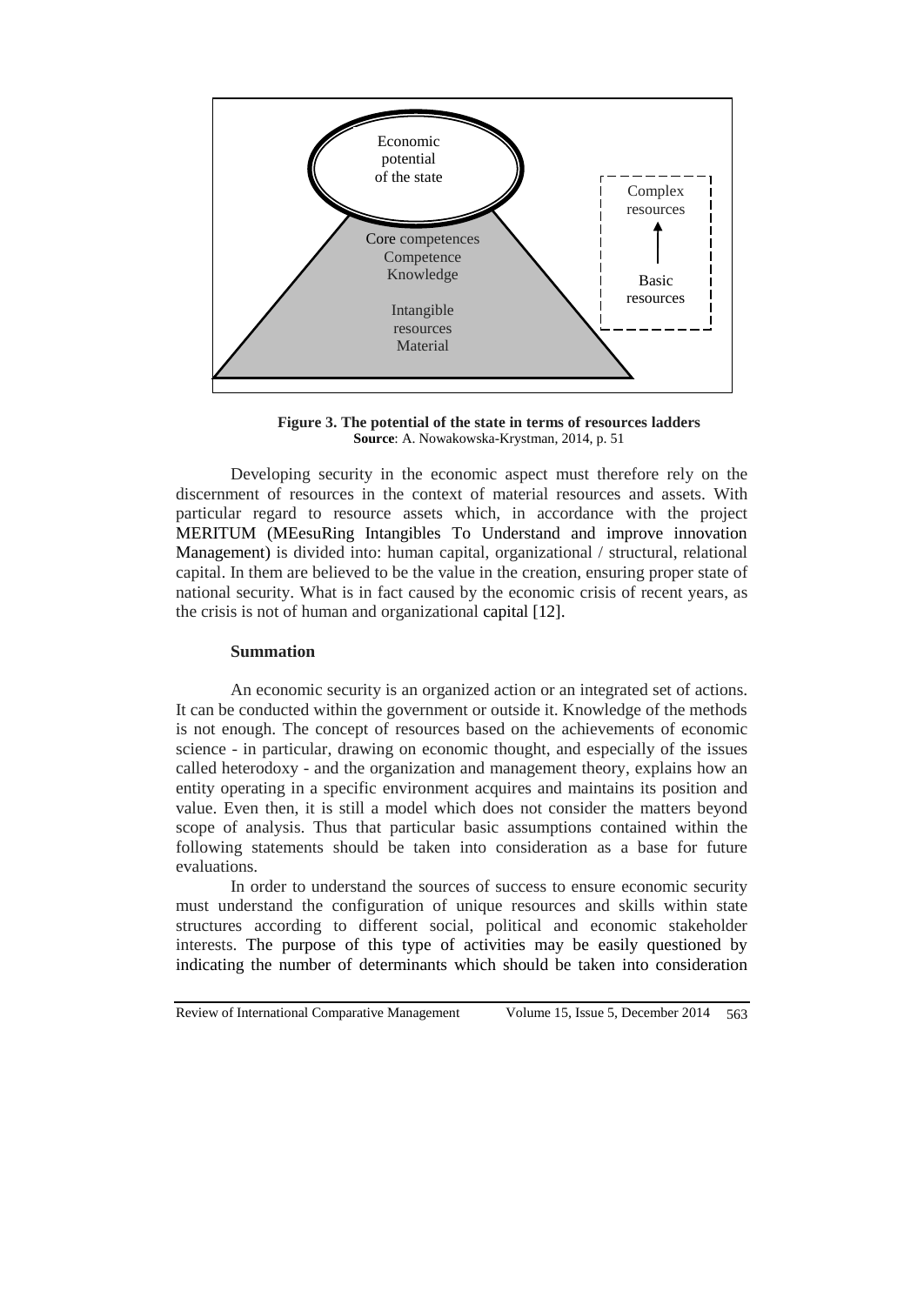and inability to include them all in the undertaken actions. Although during evaluation processes it is possible to find popper manner and adequate solutions which enables to create economic security including access to basic needs infrastructure, pertaining to health, education, dwelling, information, and social protection.

Attempts to explain what features should have the resources and skills of particular importance to the entity. This means i.e. limiting the impact of uncertainties and risks people face daily while providing a social environment in which people can belong to a range of communities, have a fair opportunity to pursue a chosen occupation and develop their capacities. It is worth to underline that resources and skills directly influences: adequate actual perceived and expected income earned or in the form of social security and other benefits; individual representation and collective representation with access to institutions as well right of any individual or group to be represented by a body that can bargain on their behalf and which is sufficiently large, sufficiently independent and sufficiently competent to do so; labour market when there are ample opportunities for adequate income-earning activities and policies aimed at enhancing this form micro to macro-economic policies; employment and its protection against loss of income-earning work and protection against sudden loss of working places due to business failure with use of innovations tools. Forms of economic security are changeable, depending on the level of social evolution in time, its aspirations, social and political solutions used, and finally the ability to adapt and implement changes: creativity. Due to that it is assumed that between resources and intentions of the entity must be a dynamic tension. These dependent variables, by interacting with each other, define the economic security of the state because they generate phenomena and processes which define the character of social and broader international order. To conclude, economic security management plays crucial role in definition of social economic development and as well wealth.

# **References**

- 1. Obłój K., 2007, *Strategia organizacji. W poszukiwaniu trwałej przewagi konkurencyjnej*, Warszawa, PWE.
- 2. Kauffman S., 1995, *At Home in the Universe: The Search for Laws of Selforganization and Complexity,* London: Viking.
- 3. Głuszek E., 2006, *Formułowanie strategii w nurcie zasobowym – ograniczenia i wyzwania*, [in:] R. R. Krupski (ed.), *Zarządzanie strategiczne. Ujęcie zasobowe*, Wałbrzych, p. 78.
- 4. Kaplan R.S., Norton D.R., 2004, *The Strategy Map: guide to aligning intangible assets*, "Strategy and Leadership" 32, 5; Kaplan R.S., Norton D.R., 2004, *Czy niematerialne zasoby współgrają ze strategią twojej firmy?*, "Harvard Business Review Polska".